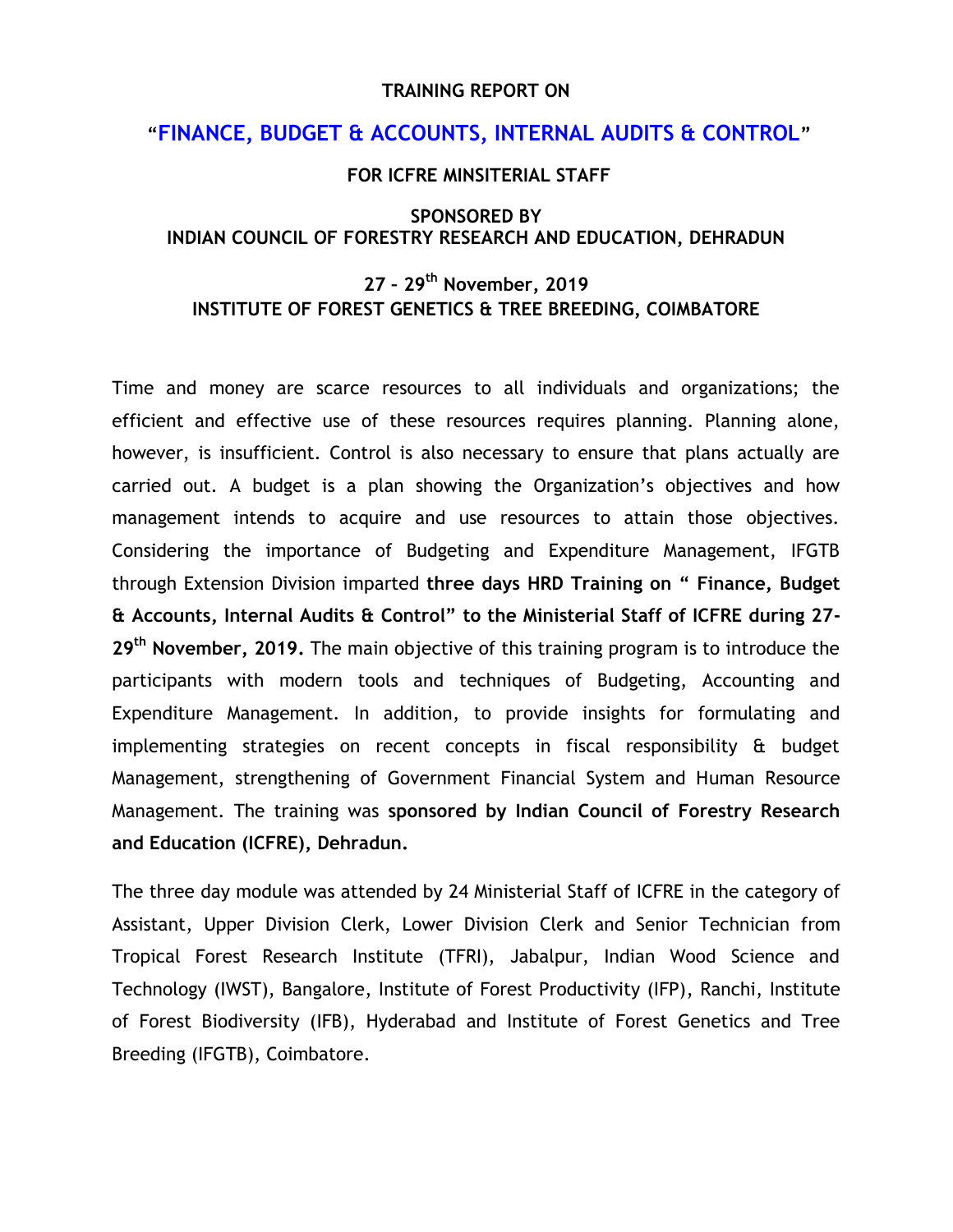The training programme started on 27<sup>th</sup> November, 2019 and Shri. Rajesh Gopalan, IFS, Training Coordinator and Head, Extension Division, IFGTB welcomed the guests and participants and gave an over view of the training module and schedule. Dr. R. Yasodha, Scientist & Head of Office, IFGTB delivered the opening remarks of the training program. Dr. S. Murugesan, Director, IFGTB, in his inaugural address highlighted that this is the first time in ICFRE sponsoring HRD Program on "Finance, Budget & Accounts" theme and he emphasized the participants to understand financial roles and responsibilities in management and accounting and to support government to improve the credibility and precredibility, control of transparency of fiscal and budget management. Dr. M. Periasamy, IRS, Joint Commissioner, Central GST & Central Excise Commissionerate, Coimbatore graced the occasion as Guest of Honour. In his address he stressed that, understanding of financial controls is cardinal in providing guidance to administrators about how to perform the different financial activities hence ensuring proper find flow and completion. He also added that training management and financial controls can help ascertain adequate amount of capital and thus the problem associated with under capitalization and over capitalization can be avoided. The inaugural session ended with vote of thanks by Smt. R. G. Anithaa, Sr. Technical Assistant, IFGTB.

The three day module included technical session on "*GST & Issues in filing of claims*" by Dr. M. Periasamy, IRS, Joint Commissioner, Central GST & Central Excise Commissionerate, Coimbatore, wherein he provided with a comprehensive overview of GST, Journey of GST in India, Procedures and Conditions for registering under GST, Deductions & Refunds in GST, Advantages and its components. He also briefed the Online Information Data Base Access Retrieval (OIDAR) services in GST, Appeals and Review Mechanism under GST, Tax laws and how to address the challenges expected from new GST returns.

Shri. A. Raju, Faculty Member from Regional Training Institute, Indian Audit & Accounts Dept, Chennai, handled enriching lectures on "*Finance and Accounts & Fiscal responsibility*" & "*Budget Management Act and related accounting*". He elaborated about the objectives, features & limitations of fiscal responsibility Act 2003, measures for fiscal transparency. He explained about finance deficit, revenue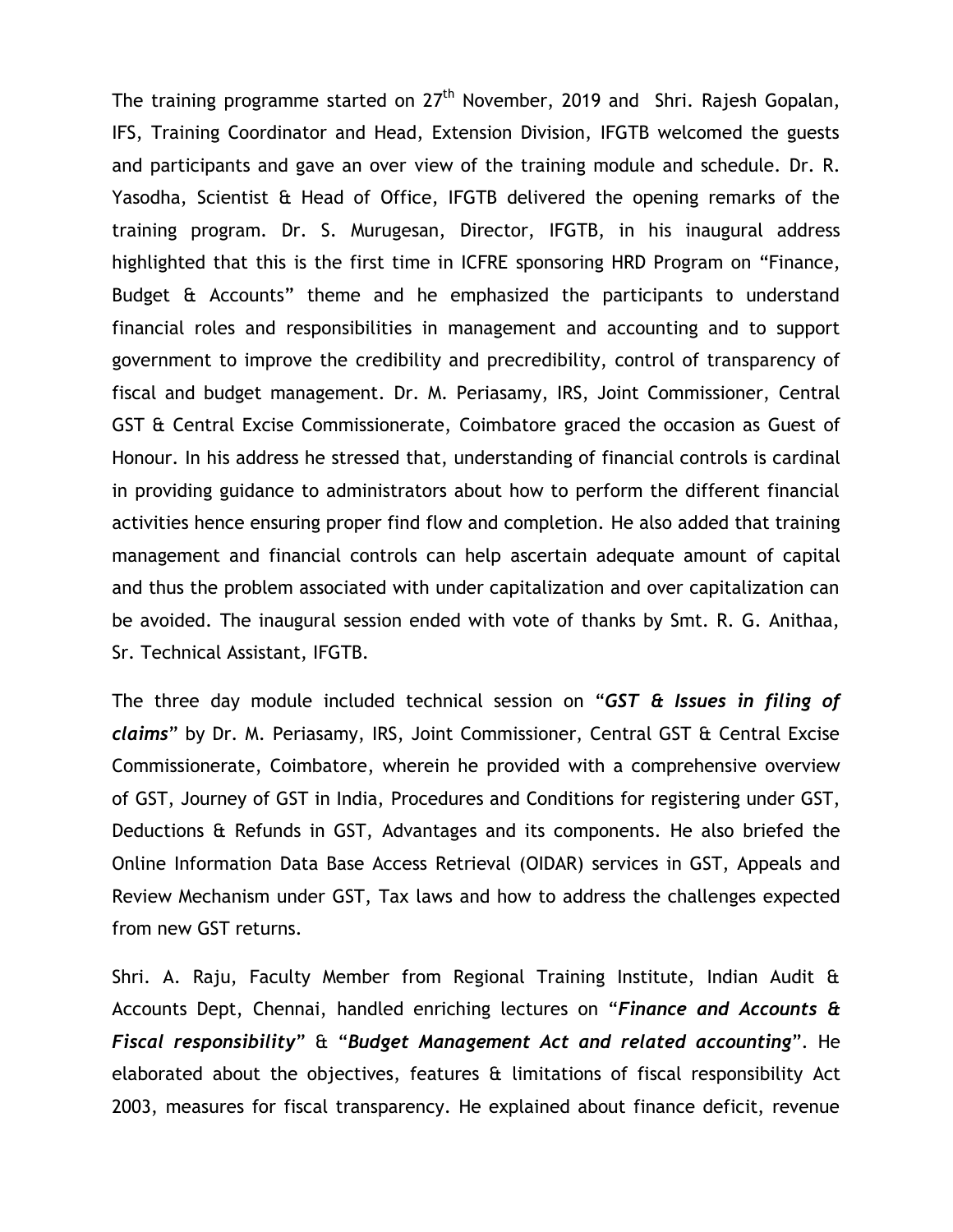deficit, the framework of accounting systems and the Generally Accepted Accounting Principles cash management in government and project accounting & Role of Kelkar committee. He also explained about General Financial Rules (GFRs), Public Financial Management System (PFMS).

"*Ethics, Value and Change Management in Admin*" & "*Stress Management*" sessions was handled by Dr. S. Venkatesan, Regional Joint Director (Rtd.,), Chennai. He addressed about the human value & its universal components, Obstacles to practice ethics in government administration, Change management, Need for introducing organizational change, requirements for change manage success & Characteristics of Healthy working structure. He also delivered an energetic lecture on stress and its management, trademarked stress management tools & importance of Work- Life balance.

"*Role of CAG in audit of Government finances and processing of compliance*" by Shri. C. Veeraraghavan, Deputy Accountant General (Rtd.,) wherein he stressed about the Duties and powers of CAG, the basic postulates for auditing standards , types of audit and reports they bring out and what happens to the audit report, CAG Auditing Standards & Compliance Auditing guidelines. He also highlighted about Financial Attest Audit, Performance Audit and its guidelines. Participants also visited Karunya Field Station to see execution of research work in station.

An *exclusive field trip* was arranged to the participants *to ICAR – Research Centre at Indian Institute of Soil & Water Conservation, Ooty.* Dr. K. Rajan, Principal Scientist, ICAR, oriented the participants on the research activities undertaken in ICAR institute and technologies for controlling land degradation under all primary production systems and rehabilitating degraded lands in the high rainfall hilly regions of southern India. He also explained that the centre is involved in imparting specialized training on soil and water conservation and watershed management, undertaking consultancies on planning, execution and evaluation of soil and water conservation projects and watershed management. Dr. H. C. Hombe Gowda, Senior Scientist (Forestry) explained about the how to plan a budget for research work and accountancy procedures.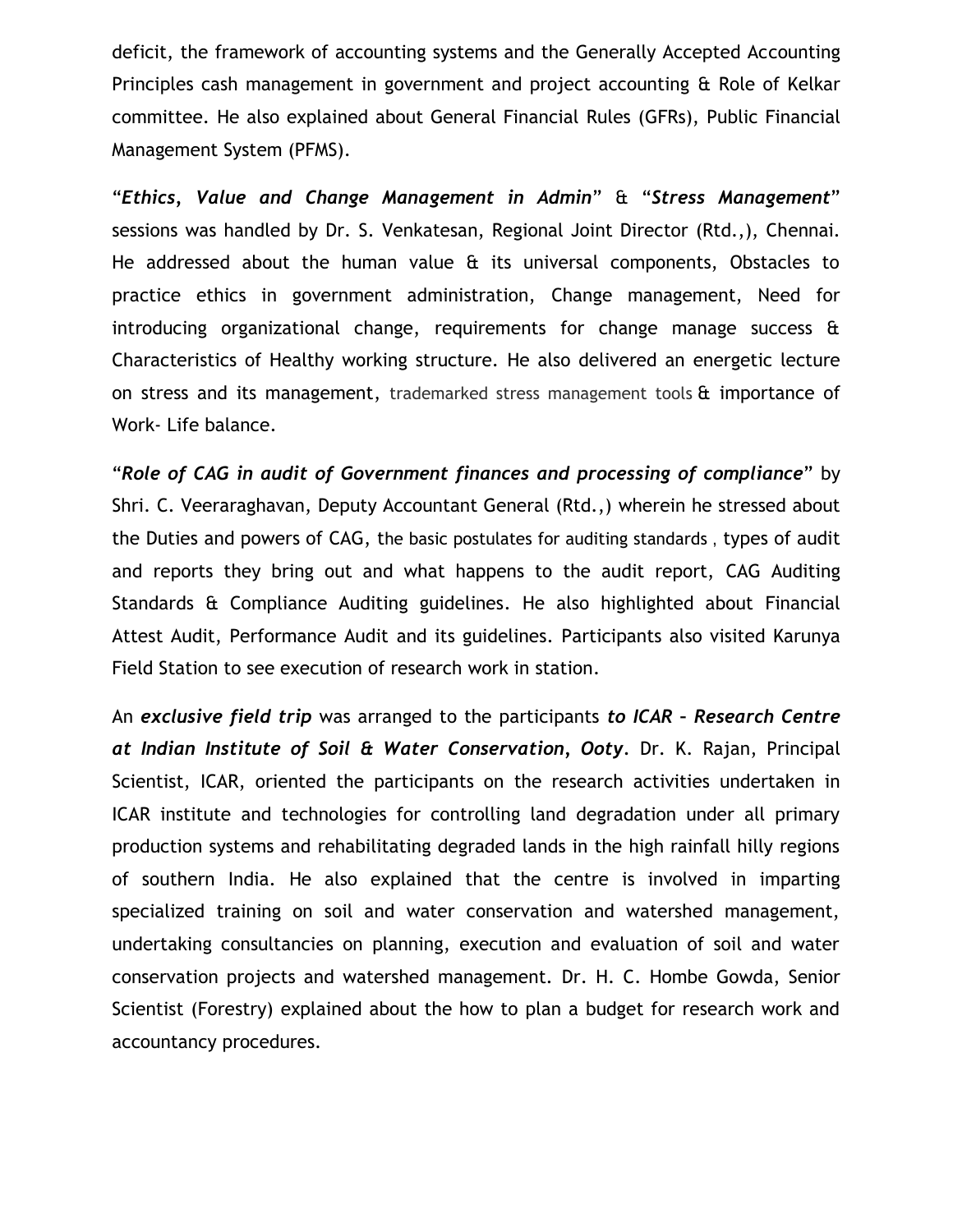Training program concluded with the feedback and valedictory session on 29.11.2019. A brief outline of the sessions of the training program was presented by Smt. R. G. Anithaa, Sr. Technical Assistant. The course Co-ordinator Shri. Rajesh Gopalan, IFS, Head, Extension delivered his impressions on the training program. Dr. S. Murugesan, Director, IFGTB had addressed the concluding session of the training. He reiterated that the imperative of organizing such training lies in improving the overall quality of administrative works of the participants. All important lectures and presentations of the training program were copied and given in Pen Drive to the participants. This was followed by a brief feedback session from the participants of the training wherein they expressed that three days time schedule was too short and requested for five days of training program. They also requested to have sessions on Government E-Marketing (GeM), E-Procurement & Budget Management Act & Rules. Certificates were presented to the participants. The training program concluded with a vote of thanks proposed by Shri. P. Chandrasekaran, Assistant Chief Technical Officer.

> **Director IFGTB**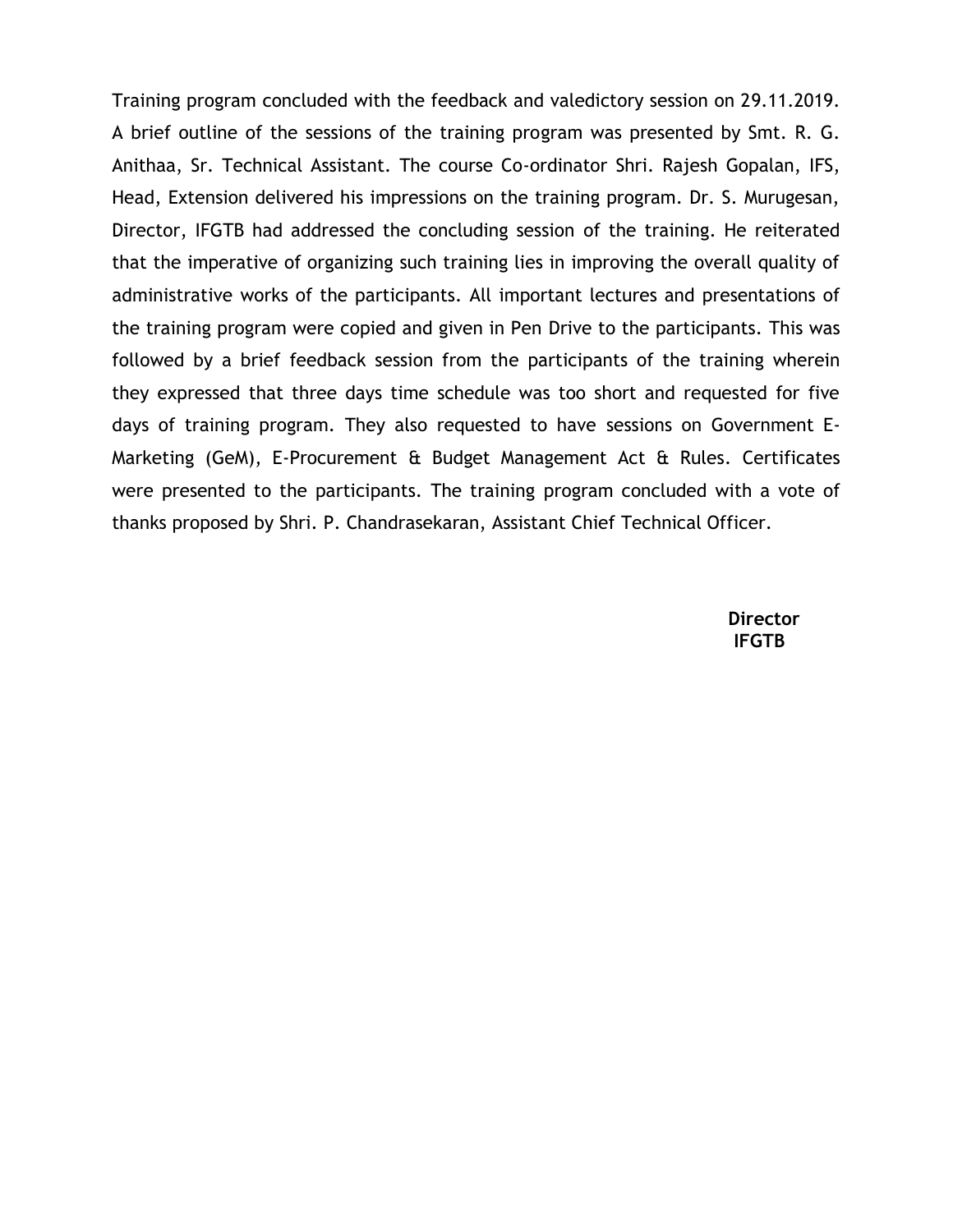

Dr. S. Murugesan Director, IFGTB addressing the training participants



Guest of Honour, Dr. M. Periasamy, IRS, Joint Commissioner, Central GST & Central Excise Commissonerate, Coimbatore addressing the participants



Lecture by Guest of Honour on "*GST& Issues in filing of claims*"



Lecture on "*Finance and Accounts***"** by *Shri. A. Raju*, Faculty Member Regional Training Inst. Indian Audit & Accounts Dept. Chennai





Field visit to ICAR - Indian Institute of Soil & Water Conservation,Ooty